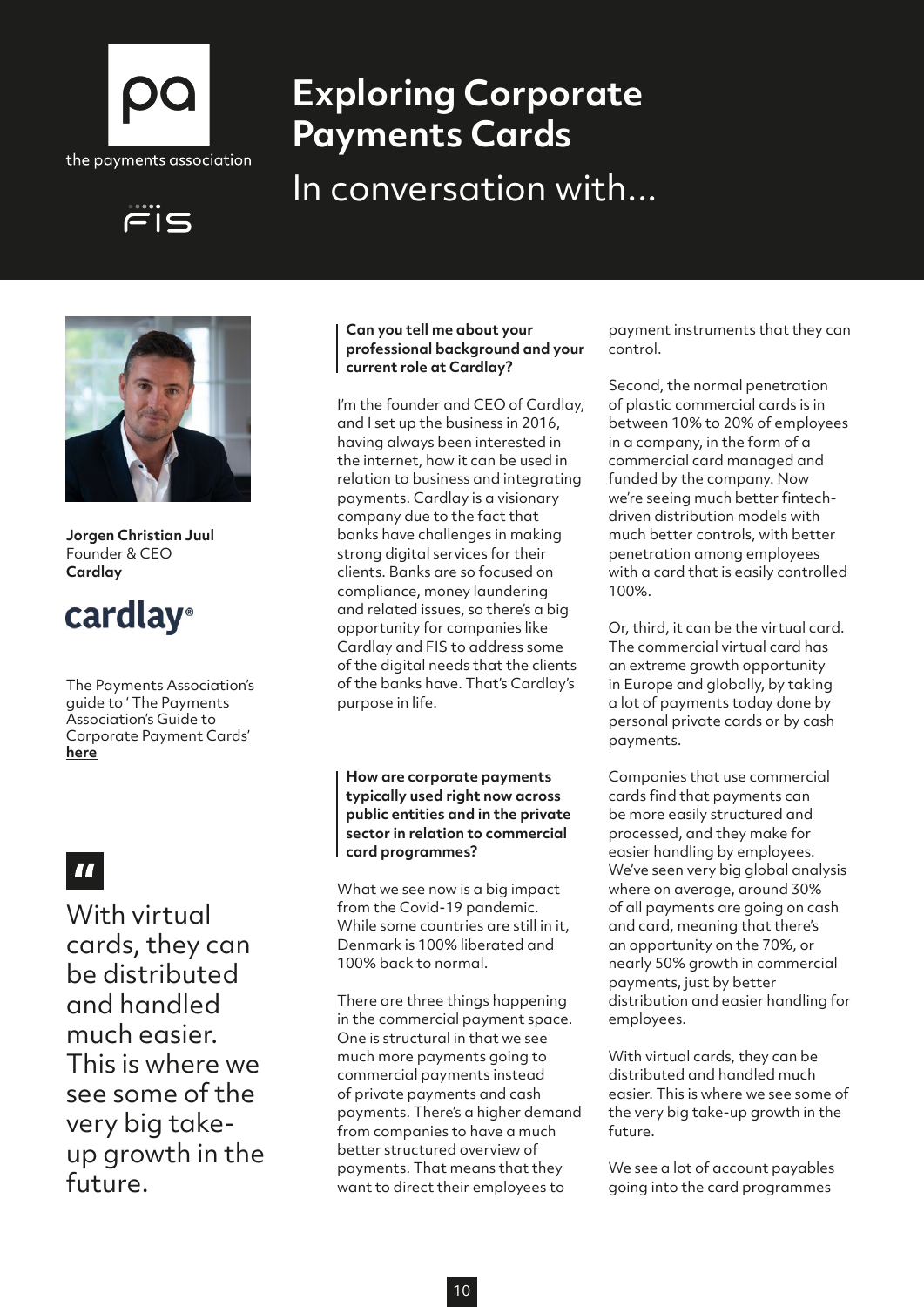instead of being paid as bank wire transfers. The AP card structure is much easier to handle. Let's say you pay €2 more to do the transaction, but if you save 20 minutes of an employee that costs €30 per hour, then of course there's uptake in that perspective.

There are a lot of businesses looking into their processes and integrating virtual cards.

#### **What do you see as the big improvements for things like reporting and fund settlements particularly for cross-border trade?**

If you pay with card, you don't need the same supplier assessment because it runs in another system, so it's much easier to pay not fully approved vendors through the card.

It's much easier to check and process payments. The big change is control and management being done at the front end. That is where we come in. If you own the company, control is much easier using our system.

You can open up €100,000 in one hour and use it to fund one employee to make a one-time purchase. You can have a virtual card that is just sleeping in your wallet, and when you want to use it, you can add money or allocate funds to it. It's the ease of use that's so beneficial. The card is the same but the structure is disruptive. Putting that in the hand of the users makes control and use much easier, and distribution models much easier.

We supply a big integrated structure which we can adapt to the company's budgeting, meaning that if you are allowed to go to Munich for an exhibition and your budget is €5,000, then when you are funded with €5,000 and you are approved, you can access immediately that €5,000 in your card.

We read it and translate it directly from the specific budget to the specific payment instrument. Then when you pay, we tag the data, because we know which budget it came from. We tag the transactional data back to that budget, meaning that you don't even need to approve it because it's already approved. These are some of the things that we're really proud of doing because it makes a big difference.

#### **Do you see an increasing need for commercial card usage to help things like cashflow management over the next few years as companies look to save costs much as possible?**

Yes, but also actually the main benefits are the ease and help for employees, and making it easier to use money on behalf of the company.

During the pandemic a lot of our employees were suddenly working from home. We allowed them to buy certain items to enable them to work from home, like chairs, screens and so on. All that to be paid for and distributed. We made a rule that employees could ask the company to order items and send on to the employee, or they could do it themselves out of our budget. Many of them opted to do it themselves and expense it out of our budget and pay with our commercial card.

T&E fell around 80%, but spend only fell 20%. What was the 60% used for? It was used for other company expenditures like equipment or other items which would not normally be charged to the company. That change in structure has seen an uptake and become more important. For accounting teams, that's a big assignment.

#### **What role do challenger banks and non-banks play in the corporate payment space right now in terms of how they are disrupting things?**

They're doing a fantastic job and I'm so happy for them because they're showcasing that even without having a portfolio, they can actually create a portfolio just by having better tech. They're bringing enormous change to the financial world that is turning things upside down.

Everyone is asking how these new banks make money, because they're taking all the bank customers and they're not giving loans or other traditional bank products. I say that people are viewing them wrongly they're techfins, not fintechs. What they do is they actually use the financial opportunities the banks set up to get customers on their tech stack, and then earn money on the tech stack.

If they can't get the earnings on the banking business or the payment business, then they'll earn the money on the tech stack instead. Companies don't want to pay for tech that's doing something for them, and then get low interest and low barriers on financial services. That is changing the market dramatically and it will have a big impact in over the next few years.

The banks will need to accelerate their offerings, because they won't earn money and they'll lose their customers.

#### **How will open banking affect corporate payments across Europe?**

Actually this is a big discussion but I think it will be extremely high on private banking, but very low in commercial banking. For example, take large corporates. All large corporates have a close hold of their data, because they don't want any third-party non-compliant business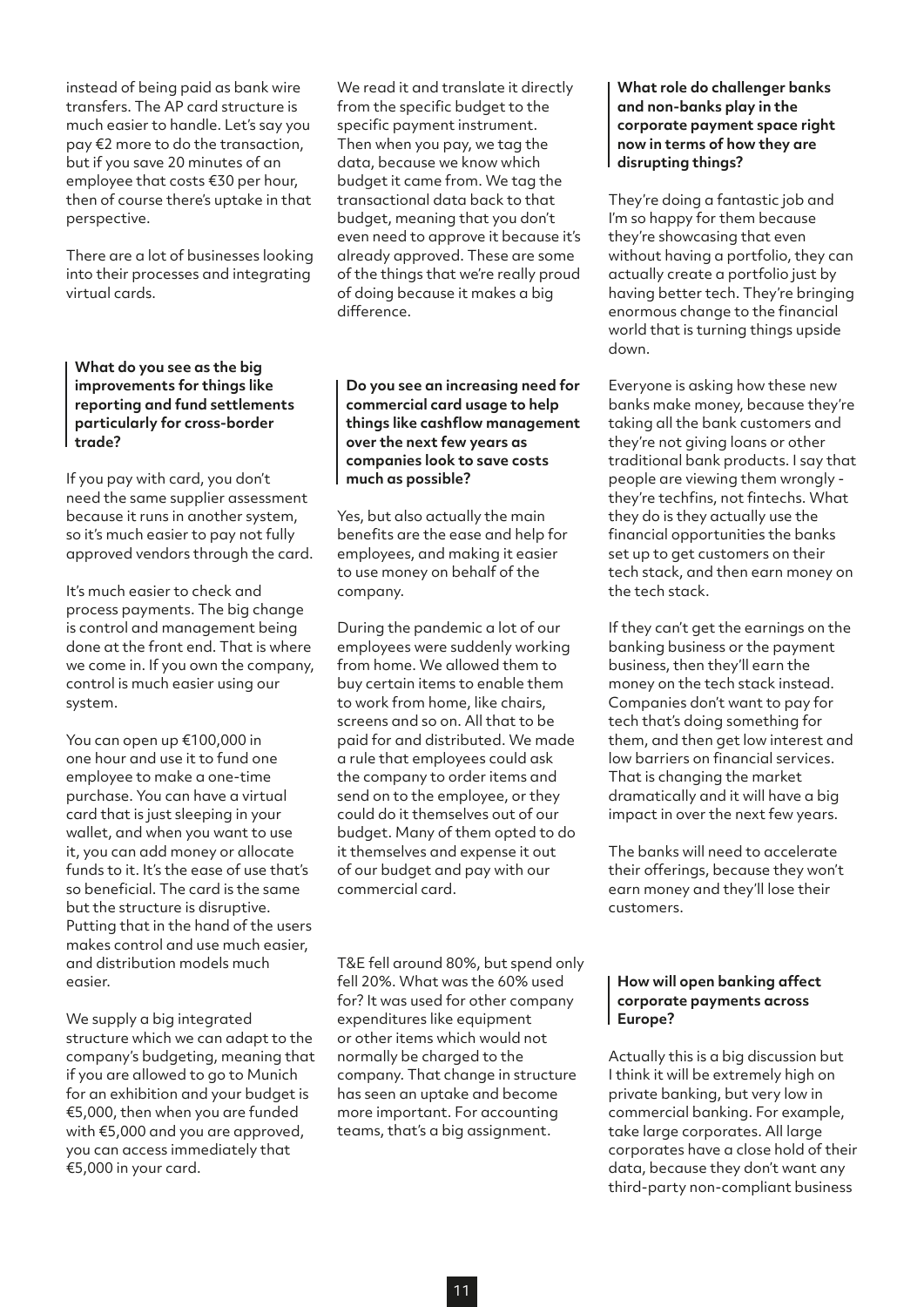to handle the business's data, in case there is a leak that they can't control.

For example, I'll not let my employees use tools for handling transaction data or payment data that I'm not in control of, I simply won't let employees do it. That's an example of closing that gap. Then, how we as a company can get data, I see the direct integration that is being offered as relevant. We can use some of the developed APIs from the Open Banking as actually closed banking so that's good.

I don't see the big uptake for commercial banking with the new Open Banking and PSD2 structure.

**What about the impact of Brexit on corporate card usage and corporate payments how do you think that will affect trade going forward?**

We're a Danish company and the UK is one of our five open markets now, so we are working with issuers that are both inside the UK, and outside. There's been no change for us.

The impact will be felt more for the companies and the banks handling UK businesses and outside UK businesses. For UK companies, they may have to run two compliance set-ups to operate in the EU, which could cost a lot of money, but we hope it won't hurt!

**So what are the main regulations impacting corporate payments at an EU and UK level in terms of things like competition rules and security regulations?**

We see that AML will be a big consideration, the handling of data and continuously changing rules and optimisation of the SCA being a big task. It's not unified throughout Europe. For example in the Nordics we have one way of doing this, and in Germany there is another way.

What we have in the Nordics is very standardised and unifying and easy to adapt to. But on a wider scale, everything is getting more rigid day to day, compliance is a big assignment where we have to put in a lot of money just to keep compliance up and keep security levels up.

#### **How do corporate payment solutions such as yours help companies and entities to meet these mandated requirements?**

We live under the certifications that are needed to handle, structure and use data. We apply to the issuers or the banks' SCA processes and build that into our structure. We act as a middleman programme manager. How the rules are interpreted vary from country to country but we live under the full FSA structure.

#### **How does the European corporate payment landscape look compared to regions like the US in the uptake of corporate payment solutions?**

I think the European market is on the right track. You see much more account payables in the US than you see in Europe. In the Nordics you see very high commercial payment penetration. You see less in the UK and even much less in France and Germany.

In the US it's very differentiated, with 40% of the companies there still using cheques, but it varies widely from state to state.

Compared to the best in the US, I think that we are a year ahead on average. However, there are regions such as "the valley", who got very strong fintechs in which some are ahead and some are on path compared to EU.

I think that we're seeing a fast uptake in Europe. For example, we're seeing demand in Germany

## If you're a small or micro business, you can download an app, start using it more or less instantly and use it very easily with no training.

 $\blacksquare$